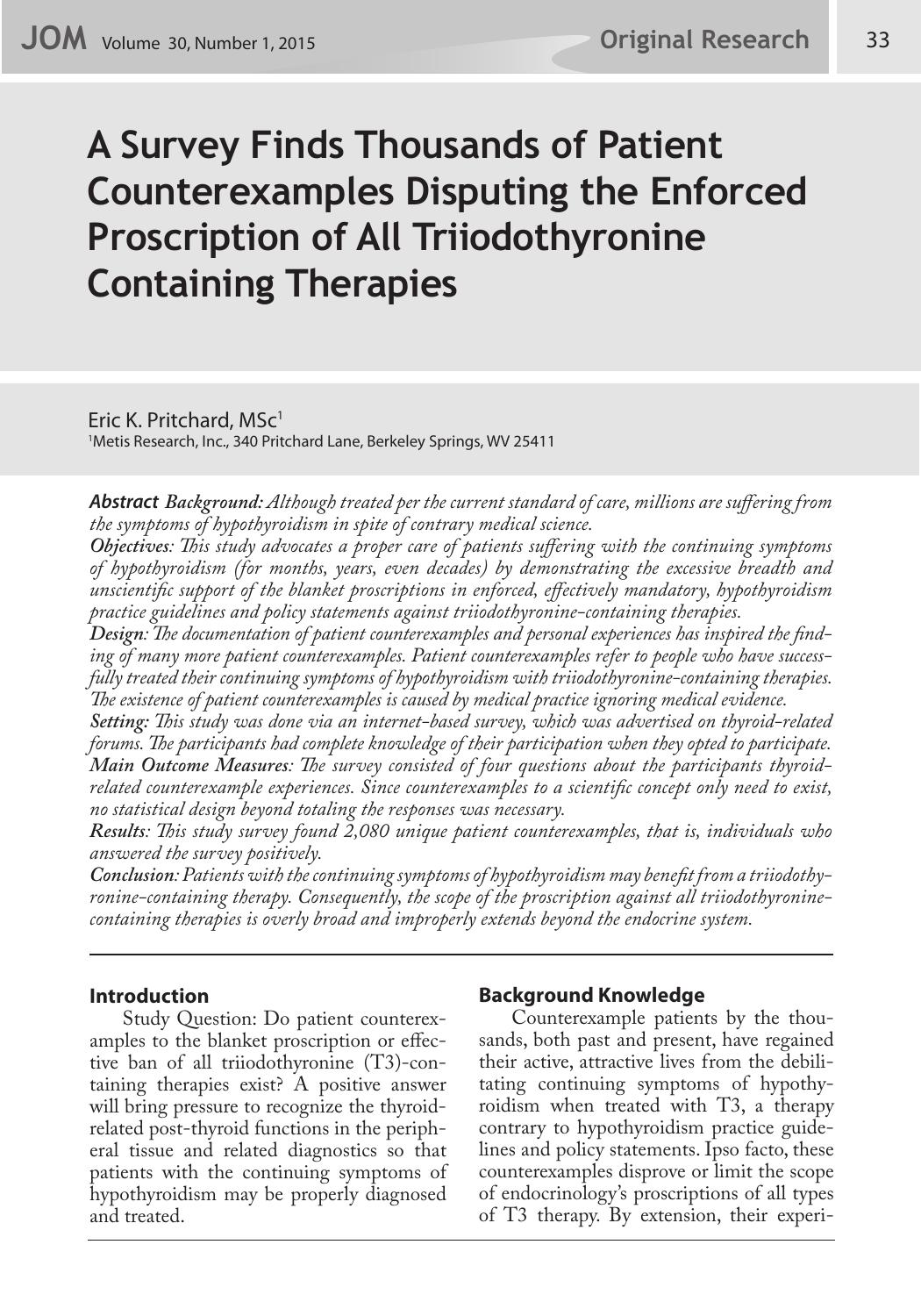ences also disprove the effective bans against all related tissue diagnostics of functionally post-thyroid physiology.

Indeed, 9% to 14% of those treated for hypothyroidism are not satisfied medically.<sup>1</sup> Thus, Saravanan predicts generally unacceptable p-values of 0.09 to 0.14 for hypothyroidism care.1 (These percentages times the tens of millions of patients treated suggest millions of suffering patients.)

Symptoms of hypothyroidism can appear without thyroid gland deficiencies in euthyroid hypometabolism.2 Although this disease may adversely affect 6% of the population, the medical community denies its existence, particularly in guidelines, policy statements, and proscriptions. By extrapolation, millions in the United States, and many more millions worldwide are needlessly suffering from these proscriptions or bans.

#### **Theoretical Companion Study**

This study is the patient experience companion to the author's theoretical advocacy<sup>3</sup> to reduce the scope of the hypothyroidism guidelines and policy statements.4-12 This advocacy is based upon the following generally ignored medical science facts:

1. Circa 1947, thyroxine (levothyroxine, T4) does not reduce or eliminate symptoms of hypothyroidism in some patients.<sup>13</sup> This was confirmed in 1954.14

2. Euthyroid hypometabolism presents the symptoms of hypothyroidism. It exists. It is treated with T3. This 1960 study produced 32 patient counterexamples.2

3. Post-thyroid physiology and functions exist.15-18

4. Post-thyroid physiology has hundreds of references beginning in the 1950's. There are approximately 400 references to the mitochondria19 and more than a thousand to triiodothyronine.<sup>20</sup>

5. Connecting post-thyroid functions with hypothalamus, pituitary, and thyroid glands shows that the thyroid stimulating hormone (TSH) is four functions, and T4 is three functions away from the production of symptoms.

Thus, the standard thyroid function for TSH and T4 tests only partially indicate the causes

of the symptoms of hypothyroidism.<sup>3,15-18</sup>

6. Patients, who present the continuing symptoms of hypothyroidism in spite of T4-only therapy, can be properly diagnosed, and treated with desiccated thyroid.<sup>21</sup> This 2001 study produced 40 patient counterexamples.

7. A mathematical analysis of T3 therapy half-life for its alleged danger shows its therapeutic variation can readily lie within the T3 reference range and can be as low as the circadian variation.3

8. The meta-analyses $2-24$  of combination T3 plus T4 therapy versus T4-only therapy do not support the blanket T3 proscription because (a) the subjects suffered predominately from thyroid dysfunctions, (b) the combination therapy generally had lower therapeutic value than the T4-only therapy, (c) the analyses used minimized low-occurrence rate phenomenon, and (d) since the conclusions were not completely supported, they were and are overly broad.3 Once again, "the initial design of a medical survey largely influences the usefulness of the results."25

9. The meta-analyses $22-24$  found the T3-containing therapy ineffective. However, since T3 is the most active thyroid hormone, it is effective in general.26 Consequently, these meta-analyses and their cited papers must have studied subjects with no T3-related deficiencies,  $3,15-18$  a special case.

10. An egregious fault of the meta-analyses is the summary dismissal of medical science that was not based on randomized clinical trials as illustrated by Fig. 1 of Grozinsky-Glasberg.<sup>22</sup> This bias, advocated by evidence-based medicine, is epitomized by the maxim: "If the study wasn't randomized, we'd suggest that you stop reading it and go on to the next article in your search. Only if you can't find any randomized trials should you go back to it."27 Consequently and unscientifically, there was no reconciliation with prior medical science findings. (Supposedly, randomized clinical trials defeat author/ investigator bias, but it does nothing against biased or errant study design, subjects, methods, analysis, and conclusion.)

11. If the definition for "hypothyroidism" were specified in either proper or popular ways and logical consistency were maintained, then the consequentially improved diagnosis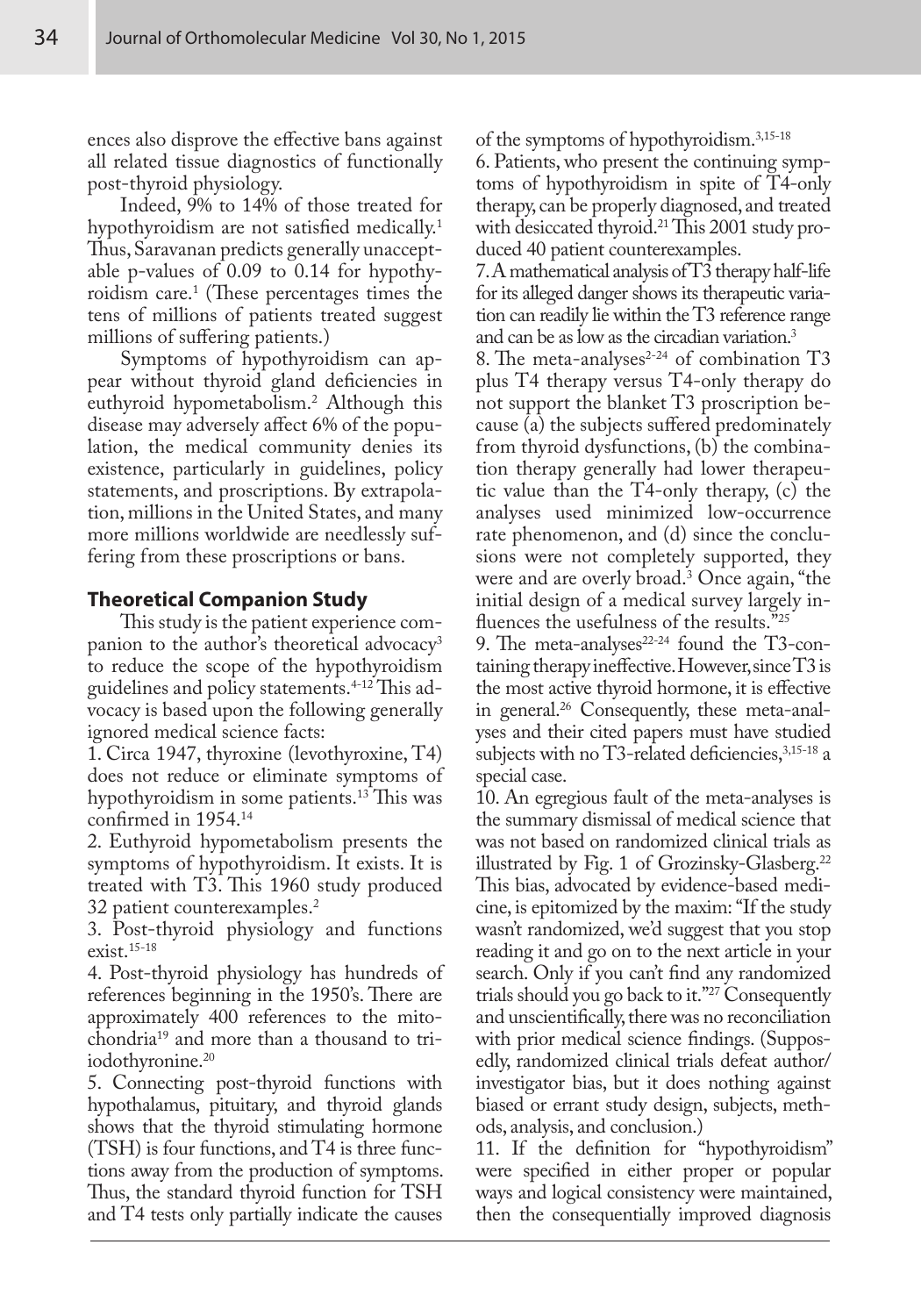and treatment would significantly reduce the suffering from the continuing symptoms of hypothyroidism.3,28

12. Synthetic T3 has been found safe and effective by the US Food and Drug Administration.29 Desiccated thyroid meets United States Pharmacopeia (USP) requirements.

# **Scientific Misconduct by Definition**

"Although the ultimate decisions concerning scientific misconduct are made by personal conscience, medical authorities, and the justice system, the definitions of scientific misconduct are quite clear and applicable. The summary dismissal and 'omission of conflicting data' in the above items $1-4,6,10-12$  constitute scientific misconduct.<sup>30</sup> The suppression of evidence is one of the most widely and successfully used strategies. These 'errors of omission' allow people to create false impressions and mislead others without actually lying overtly."31 Similarly, the "improper manipulation of experiments to obtain biased results, deceptive statistical or analytical manipulations, or improper reporting of results"30 in above items 8 and 9 also fall under the category of scientific misconduct.

The phrase "fabrication, falsification, plagiarism" is far more commonly used by scientific and medical societies and in law to define misconduct:<sup>32</sup>

"Misconduct or Misconduct in Science means fabrication, falsification, plagiarism, or other practices that seriously deviate from those that are commonly accepted within the scientific community for proposing, conducting, or reporting research. It does not include honest error or honest differences in interpretations or judgments of data."

Unfortunately, "current research misconduct policy, by neither preventing nor effectively discouraging fabrication and falsification, serves to enable such conduct."33 The omission of literature from literature searches can lead to false conclusions.<sup>34</sup> The omissions by the meta-analyses $23-25$  include the connection of thyroid gland secretions to cellular functions<sup>15-20</sup> via T3 and successful uses of T3.<sup>2,21</sup> This is unhealthy<sup>1,2,21</sup> and potentially dangerous.34

# **Dangers Associated With Triiodothyronine (T3)**

Triiodothyronine has three danger issues, too little, too infrequent, and as in all medications, too much. T3 helps. It increases mitochondrial production of energy,<sup>17</sup> which powers various cellular functions.18 "T3 regulates the expression of many cardiac genes and acts on the system vasculature by relaxing the vascular smooth muscle."<sup>35</sup> T3 controls cardiac contraction, cardiac relaxation, and systemic vascular resistance.<sup>36</sup> Low T3 circulating levels have been studied in patients with acute myocardial infarction and heart failure. In fact, those with free T3 > 3.1 pmol/L had a 95% survival rate after one year, whereas those with free T3<3.1 pmol/L had a survival rate of less than 78%.<sup>37</sup> Near surgeries, low T3 syndrome is highly prevalent in patients undergoing brain tumor surgery and is independently associated with unfavorable clinical results.38

T3 is allegedly dangerous<sup>39</sup> but this allegation cannot be ethically supported by clinical trials.40 The old belief of only dosing T3 once a day may have contributed to this alleged danger, even though taking T3 once a day works for some. Nonetheless, the choice for the patient with the continuing symptoms of hypothyroidism is potential danger versus certain life-long suffering.

# **Counterexamples**

The black swan is the iconic counterexample. In 1697 the Dutch explorer Wilem de Vlamingh discovered black swans in Australia, which countered the European dogma that all swans were white. Later, this discovery seemed obvious because other animals had varying colors, so swans should have been expected to have different colors too.<sup>41</sup>

Similarly, since allopathic medicine is centered on bodily abnormalities, abnormalities in the post-thyroid tissue physiolo $gy^{15-18}$  should be expected as well. However, cellular operations are not part of any bodily system.42 But, they are assumed by hypothyroidism practice guidelines and policy statements<sup>4-12</sup> to function perfectly.<sup>39,43</sup>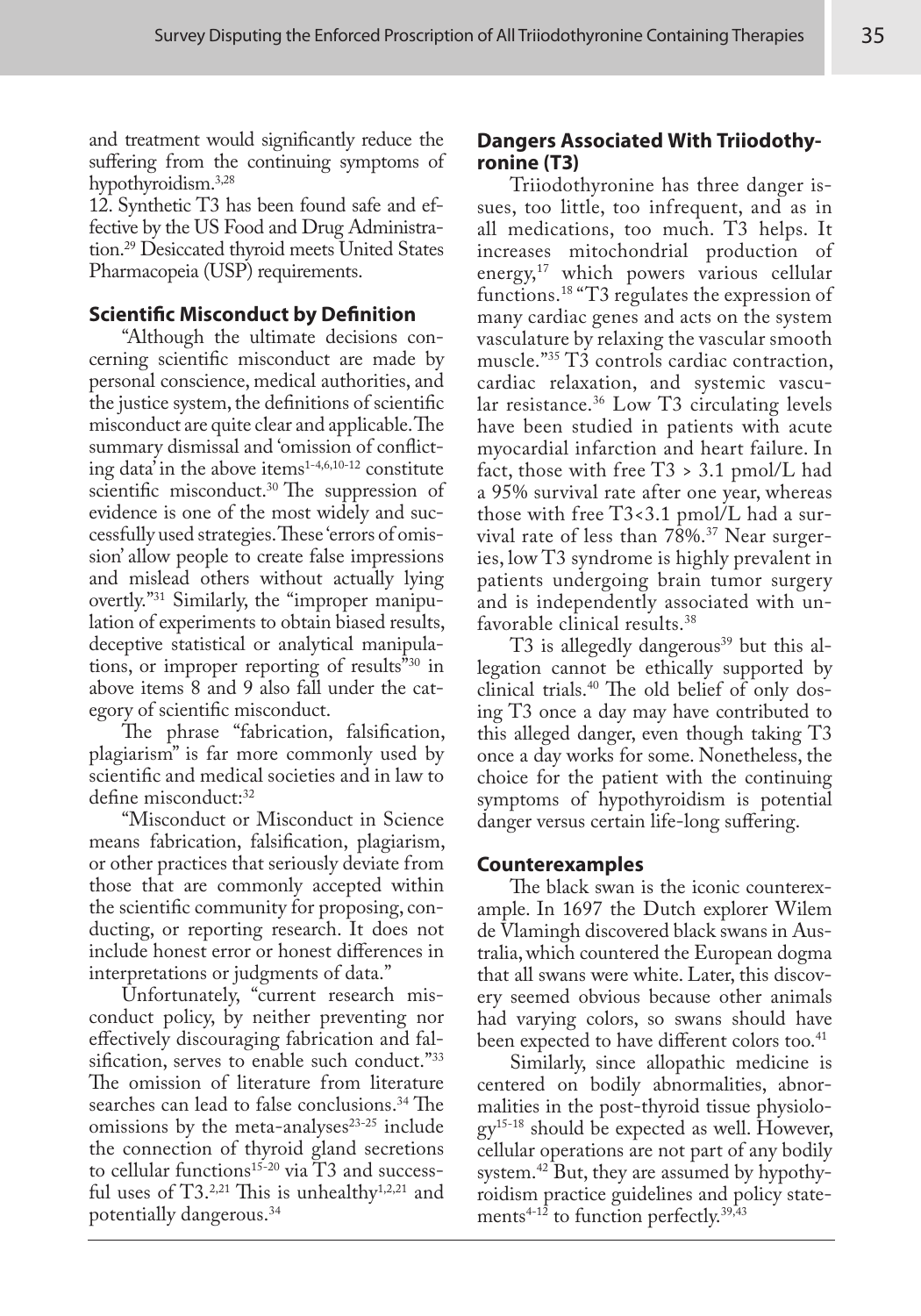The key to avoiding a black swan counterexample is in the proper language description of our observations: "All swans observed so far have been white." The phrase, "observed so far" is key to inductive logic, the generalization based upon observations.44-46 So far, medical black swans have not shattered endocrinology's blanket proscriptions against T3,<sup>4-12,22-24</sup> but they should have.<sup>2,3,21</sup>

## **Sir Karl Popper's Influence**

The great philosopher on science, Sir Karl Popper noted:

"Logically, no number of positive outcomes at the level of experimental testing can confirm a scientific theory, but a *single* counterexample is logically decisive: it shows the theory, from which the implication is derived, to be false (*italics added*)."47

Sir Karl Popper stated a scientific concept must have two qualities: It must be both testable and have no counterexamples. Confirming studies, which are preferred by medicine, are inadequate because welcomed positive outcomes are not derived from unwelcome counterexample situations.<sup>48</sup> The cited meta-analyses are examples of such positive outcome studies.<sup>22-24</sup> However, as detailed above, thousands of counterexamples exist, proving that the guideline proscriptions are not true as stated, but may be true in some reduced form.<sup>3</sup>

An example and its counterexamples must be logically opposite. In some medical settings, however, such a situation is not always conclusive because there may be unknown factors affecting the patient. Consequently, medical counterexamples are often not deemed to be "black swans". Evidencebased medicine<sup>49</sup> institutionalized the summary dismissal of counterexamples, in spite of their logical supremacy.<sup>47</sup> In the present context, all the evidence that counters endocrinology's claims regarding the virtual ban on T3 has been eliminated. This also eliminates any reconciliation with medical science. What has not been eliminated, however, is the suffering of many patients.<sup>1,2,13,14,21</sup>

"Counterexamples compel changes to the formulation of general statements, so

that they should not claim more than they are entitled to, or else the theory supported by them becomes invalid, because it contradicts the truth asserted by the counterexample (p.28)."46

As Macrina asserted in his text, *Scientific Integrity*: "Results may support or refute a hypothesis, but a hypothesis cannot be proved. Indeed, it can only be disproved."50

#### **Statistics and p-values**

Counterexamples to studies make the study statistics and p-values meaningless because the statistics and p-values are based upon only the study data. This is quite obvious because the study data do not include counterexample data or enough counterexample data so that it is not drowned in the averaging processes. See Figure 1 in the corresponding reference here.<sup>51</sup>

#### **Excuses for Failure**

Endocrinology has provided physicians excuses for failure to mitigate the symptoms of hypothyroidism. It has offered and still offers "nonspecific symptoms" and "functional somatoform disorders,"39,43 which may be augmented by "you're just getting old." These excuses help physicians caught between their duty to patient health and avoiding enforcement actions by their board of medicine or medical council.

However, there is a compelling chain of evidence that begins with the 1895 discovery of thyroid hormones controlling metabolism rates that argues against these excuses. The late Dr. E. Chester Ridgway amplified this by noting the action is T3 in the cell and not T4 in the blood:

"T3 is the active ingredient, and it's the thing that accounts for the thyroid hormone action. As I've been reminded many times, there are no intracellular events that we know that can be described by T4 at the level of the nucleus. Only T3. T4 is not the active compound. Likewise, the site of action is in the nucleus."52

Indeed, T3 has been linked to the upward regulation of the cellular respiratory cycle:<sup>17</sup> "Triiodothyronine (T3) is considered a major regulator of mitochondrial activity." The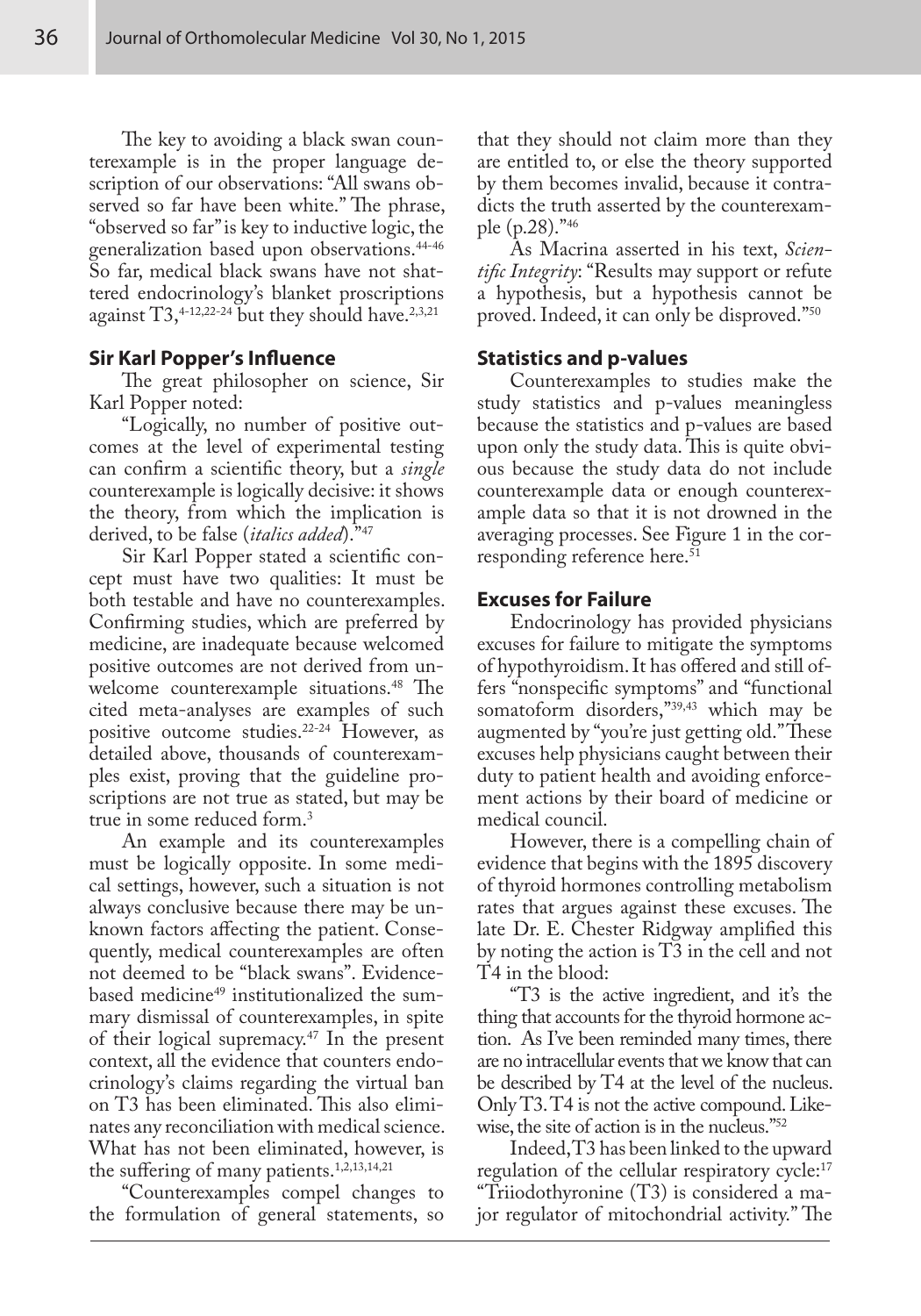mitochondria produces energy in the form of adenosine triphosphate (ATP) to power virtually all of the cells' functions.<sup>18</sup> Thus, microbiology shows that a substantial variety of seemingly disconnected "nonspecific" symptoms may occur.<sup>18</sup> Medical ethics and the differential diagnostic protocol demand that these functions must be tested. Also, since the symptoms are physical, they must be eliminated instead of or prior to blaming the patients for their ills with untestable functional somatoform disorder beliefs.39,43

# **Differential diagnostic protocol**

Differential diagnostic protocol is a process of elimination applied to clinical problems. Physicians are required to make a list, at least mentally, of all the potential causes of the patient's symptoms and then test each of the potential causes: Differential Diagnosis "…is a systematic method used to identify unknowns. This method, essentially a process of elimination, is used…by physicians and other qualified professionals to diagnose the specific disease in a patient."53

Obviously, the process of elimination is only successful if all of the potential unknown causes are considered by testing. The completeness of the list of unknown causes depends upon the state of medical science.<sup>54</sup> Equally as obvious, the state of medical science<sup>2,3,15-21</sup> is beyond the state of the hypothyroidism guidelines and policy statements.<sup>4-12</sup> Consequently, the differential diagnostic protocol is generally not being followed in diagnosing patients with the continuing symptoms of hypothyroidism.

# **Physicians' Dilemma**

Physicians owe their patients a fiducial responsibility for two reasons. First, there is an implied contract created by initiating diagnosis and treatment. Second, the relationship is asymmetrical with the physicians having superior information and prescription powers. On the other hand physicians must comply with medical guidelines, policies, and customs or face potential adverse actions by the board of medicine or general medical council. This potential enforcement makes

the guidelines, policies, and customs mandatory and not voluntary per US Supreme and Federal courts.55,56 All of this functions to the patients' benefits if the guidelines, policies, and customs are correct. However, if they are not correct, then the physicians are faced with a conflict of interest, which they are supposed to avoid.<sup>57</sup> So when a physician encounters a patient with the continuing symptoms of hypothyroidism, he/she is faced with four poor choices. He/she can:

1. Obey the guidelines, policies, and/or customs and not treat the patient with any form of T3 and violate his/her fiduciary duty and medical ethics.

2. Treat the patient with T3 and become liable to the board of medicine or general medical council.

3. Contrary to medical ethics, bully the patient into submission.

4. Not care for anyone with the continuing symptoms of hypothyroidism by referral to another physician or proper notification of termination of medical care.

The health of patients and the health of the physician-patient relationships demand correction of errant medical practice guidelines, policies, and customs.

# **Physicians' Dilemma Should Be Medicine's**

"According to the model theory of deduction, people make inferences according to the semantic principle that a conclusion is valid if there are no counterexamples to it, that is, if there are no situations in which the premises are true but the conclusion is false." ( Johnson-Laird & Byrne, 1991, page 350).<sup>58</sup> See also Sir Karl Popper.<sup>47,48</sup>

But physicians find counterexamples are not readily available. There are no recognized medical counterexamples because medicine consistently dismisses them as mere anecdotes. Additionally, there are no endocrinology counterexamples because endocrinologists are seemingly not fully educated in the physiology of the peripheral tissue in spite of warnings of levothyroxine failures.<sup>13,14,21</sup>

U.S. Supreme and Federal courts have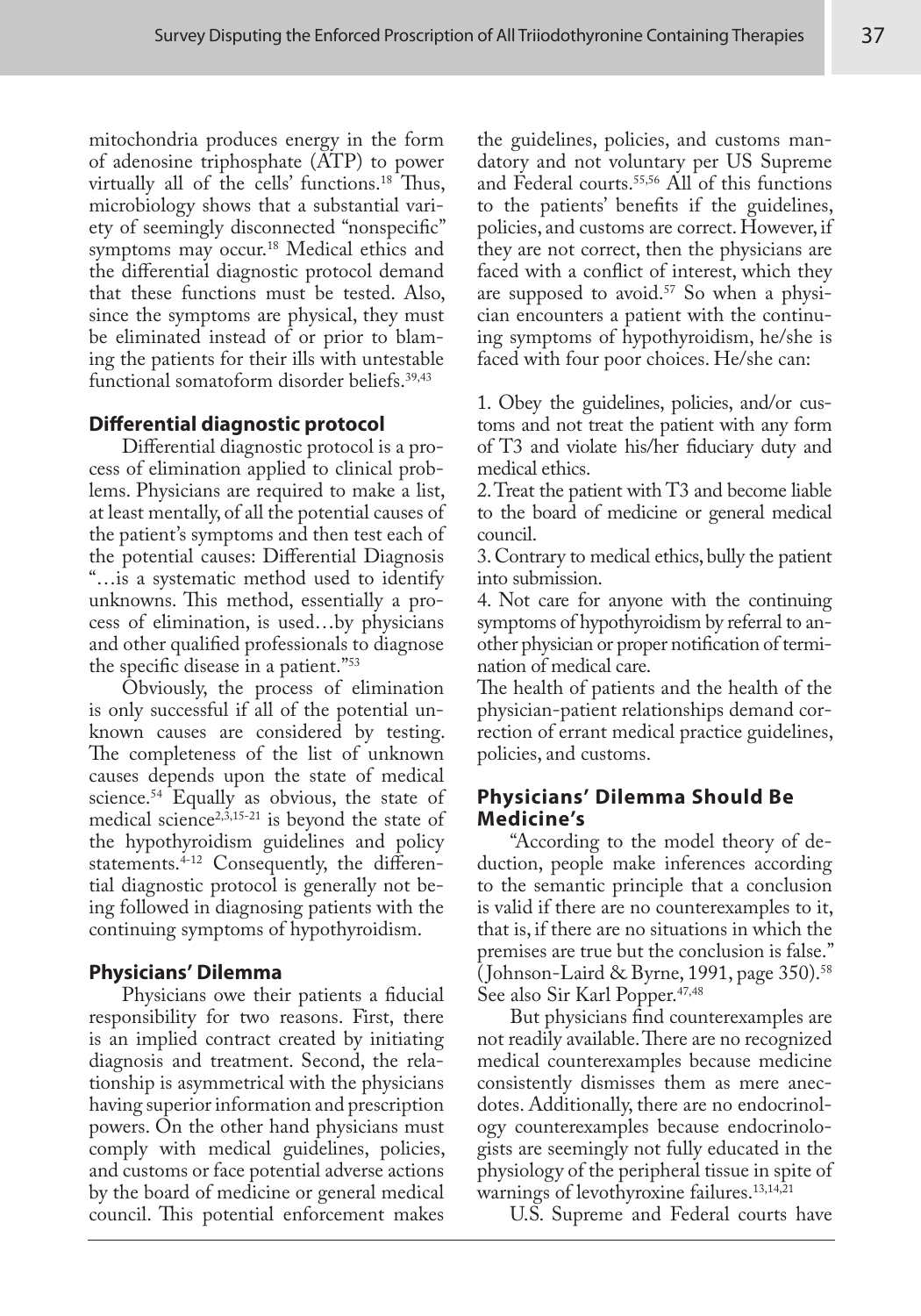recognized human nature in their rulings that enforcement of practice policies and guidelines make them effectively mandatory.<sup>55,56</sup> Thus, enforcement effectively precluding counterexample consideration. Counterexamples are also avoided with policies that excuse failures to mitigate the symptoms of hypothyroidism,<sup>39,43</sup> and do not comply with differential diagnostic protocol.<sup>53,54</sup> Further, if ranked at all, evidence-based medicine ranks counterexamples quite low along with other observations.<sup>49</sup> Consequently, in spite of medical science,  $2,13-17,19-21$  many patients suffer with the continuing symptoms of hypothyroidism1 and euthyroid hypometabolism.2

Further by the same metabolism deficiency and inadequate cellular energy production,<sup>15-20</sup> those suffering from the continuing symptoms of hypothyroidism face the dangers of untreated hypothyroidism: heart problems, high cholesterol, mental health issues, peripheral neuropathy, myxedema, infertility, birth defects,<sup>59,69</sup> etc.<sup>19</sup>

# **Methods**

Sir Karl Popper's arguments for counterexample supremacy,<sup>47,48</sup> the overwhelming valuation of direct medical evidence, Dr. Ridgway's declaration that the action is in the cell,<sup>52</sup> the author's prior study,<sup>3</sup> and the author's personal knowledge inspired the use of the internet-based Survey Monkey to question members of numerous thyroid-oriented internet forum members about their hypothyroidism symptom related counterexample experiences, diagnoses and therapies. The surveying of patient experiences has gained greater credibility recently.<sup>61</sup>

This survey asked the following four questions: Question 1: "If T4 only (eg. Levothyroxine/ Synthroid/Eltroxine) failed to relieve or eliminate your symptoms of hypothyroidism did you later have success with a T3 thyroid hormone replacement that did relieve or eliminate your symptoms (eg. Liothyronine/Cytomel/or natural thyroid extract)."

Question 2: "If your doctor, for any reason, stopped prescribing your synthetic or natural form of T3 therapy and replaced it with T4 only therapy did this result in a return of your hypothyroidism symptoms?"

Question 3: "If you were denied a diagnosis because your thyroid and pituitary gland function tests showed "normal, within range" result, but you had continuing symptoms of hypothyroidism, were these symptoms relieved or eliminated by you taking some form of a T3 containing replacement?"

Question 4: "If you answered yes to either questions 1, 2 or 3, would you be willing to testify to your experiences?"

## **Survey Analysis**

The analysis is simple because the existence of the counterexamples provides decisive proof. Consequently, the only analysis needed was counting the number of "yes" responses.

## **Results**

This survey produced 2,080 unique positive entries:

| uve entres. |            |
|-------------|------------|
| Question 1: | yes: 2,041 |
| Question 2: | yes: 635   |
| Question 3: | yes: 1,041 |
| Question 4: | yes: 1,437 |
|             |            |

## **Discussion**

The total number of counterexamples (2,080) is greater than all of the subjects (1,398) in all of the studies cited by three anti T3 meta-analyses.<sup>22-24</sup> When the numbers of counterexamples in medical history<sup>2,21</sup> are added, the total is at least 2,152.

Sir Karl Popper's widely accepted philosophy asserts only one counterexample is necessary to disprove a theory or conjecture.47 However, medicine, using evidencebased medicine, has veritably institutionalized the rejection of counterexamples.<sup>49</sup> The overwhelming number of patient counterexamples renders endocrinology's proscriptions to be not only wrong but also likely grounds to investigate for scientific misconduct. These counterexamples, the theoretical proof,<sup>3</sup> and the linguistic demands for the stipulation of definitions<sup>29</sup> demand the reduction of the scope of the hypothyroidism policy statements and practice guidelines and an end to the blanket proscription of T3.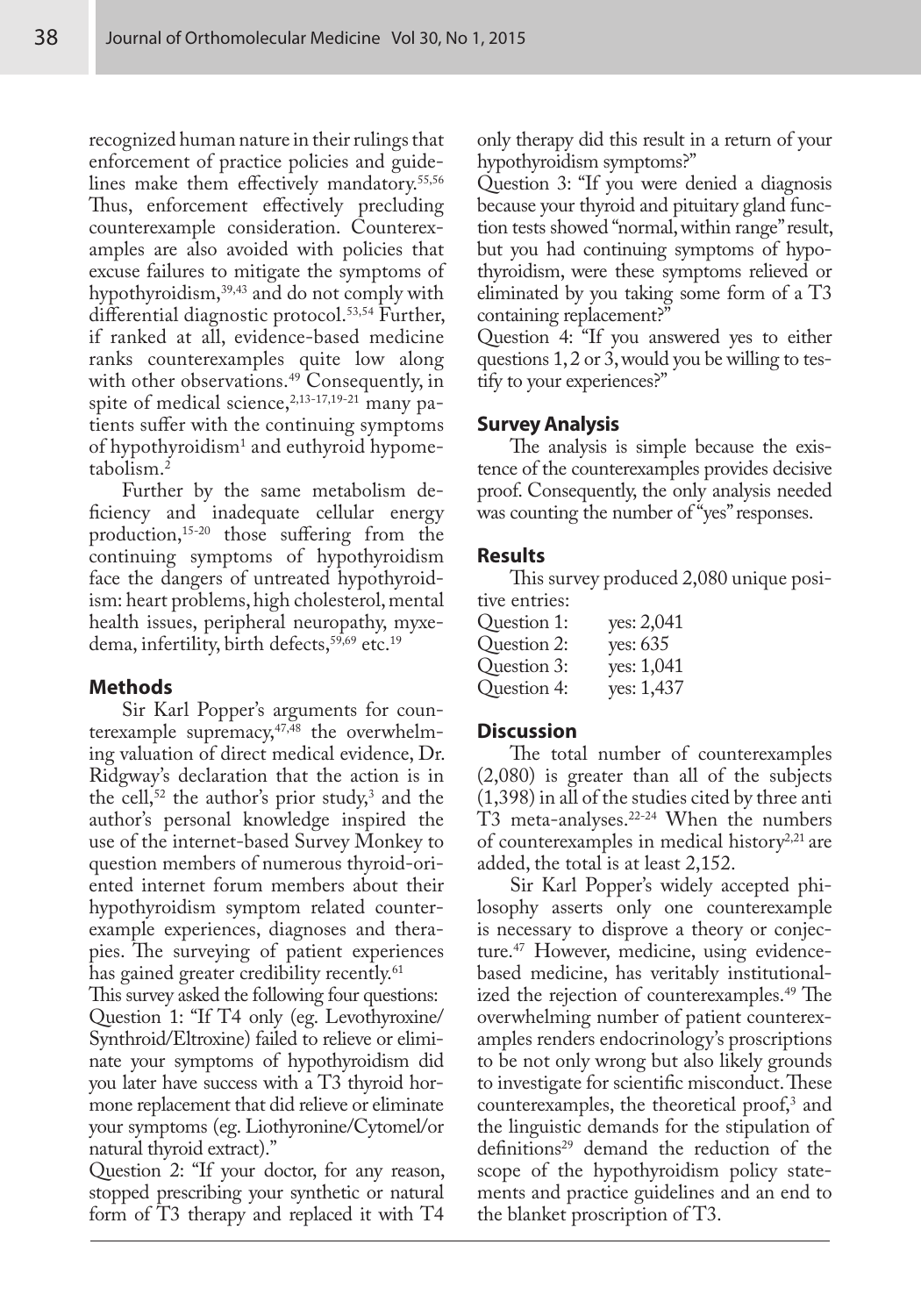## **Relation to Other Evidence**

Question 1: This response by 2,041 participants is a verification of Drs. Kirk and Kvorning, and Dr. Means 60-year-old warnings that thyroxine did not work for all patients.13,14 It also corroborated the longterm study, by Drs. Baisier, Hertoghe, and Eeckhaut.<sup>21</sup> These doctors also provided greater insights to their patients' clinical presentations and diagnostics as well as producing 40 patient counterexamples in a follow-up study.

Question 2: This response by 635 participants suggests a variation on the challenge, re-challenge, de-challenge (CDR) test usually used for the low response rate of adverse drug reactions.62 However, in this case it produces positive instead of negative results: Some people are helped by T3 containing therapies, which is quite contrary to the conclusions of the aforementioned meta-analyses.22-24

Question 3: This response validates Dr. Goldberg's euthyroid hypometabolism,<sup>2</sup> which endocrinology dismissed more than 50 years ago. Indeed, some euthyroid patients with the symptoms of hypothyroidism need a T3 therapy as the study's production of 32 patient counterexamples showed.

Questions 1, 2, and 3 were answered "yes" by 327 respondents. This result suggests these respondents were substantially abused by endocrinology's dictates. Endocrinology forced them to return to misery and then regain their active, attractive lives a second time.

Question 4: Sixty-nine percent of the positive responses volunteered to testify. This shows just how serious this issue is to patients who have had the continuing symptoms of hypothyroidism.

# **Brief Review of Study Points**

1. The inherent potential for counterexamples and their importance to all sciences.<sup>44-48</sup>

2. Patient counterexamples exist in medical science history.<sup>2,21</sup>

3. Overwhelming number of patient counterexamples in the present survey,

4. Since medicine is abnormality oriented, patient counterexamples<sup>2,21</sup> should have been expected.

5. P-values are not applicable in the presence of counterexamples.

6. No reconciliation of meta-analyses $22-24$  with counterexamples and medical science.<sup>2,15-21,25</sup>

Additionally, this list also includes the important theoretical points listed under "Theoretical Companion Study," above by reference.

These points argue that endocrinology should be judged by its own measure: "Clinical investigators who fail to meet basic standards in ethical conduct or scientific integrity must also be excluded from the community of experts."8 Ethical standards include placing patient welfare first and foremost, knowing applicable medical science, and being honest in all professional relationships.

## **Conclusion**

Thousands of patient counterexamples, confirmed by many studies, the author's prior study, and this study's results, demonstrate that many patients with continuing symptoms of hypothyroidism can be treated successfully and beneficially with safe and effective T3 therapies. At a minimum, these truly evidence-based medicine results call for a reduction in scope of endocrinology's proscription against all triiodothyronine (T3) containing therapies. That change can potentially alleviate the suffering of millions.

Unethically and unscientifically, the endocrinology establishment, via state enforced proscriptions on physicians, continually restrains patients with the continuing symptoms of hypothyroidism from realizing active and attractive lives.

The medical science and these counterexample results suggest diagnosis by trial treatment with a T3-containing therapy to mitigate the symptoms of hypothyroidism, to be healthier, and to improve their chances of surviving life's great killers.

The health of patients and the health of the physician-patient relationships demand correction of errant medical practice guidelines, policies, and customs.

#### **Acknowledgments**

A special appreciation goes to Sheila Turner for making Pritchard's survey concept a reality, to thyroid-related web sites for advertising the survey, to the many volun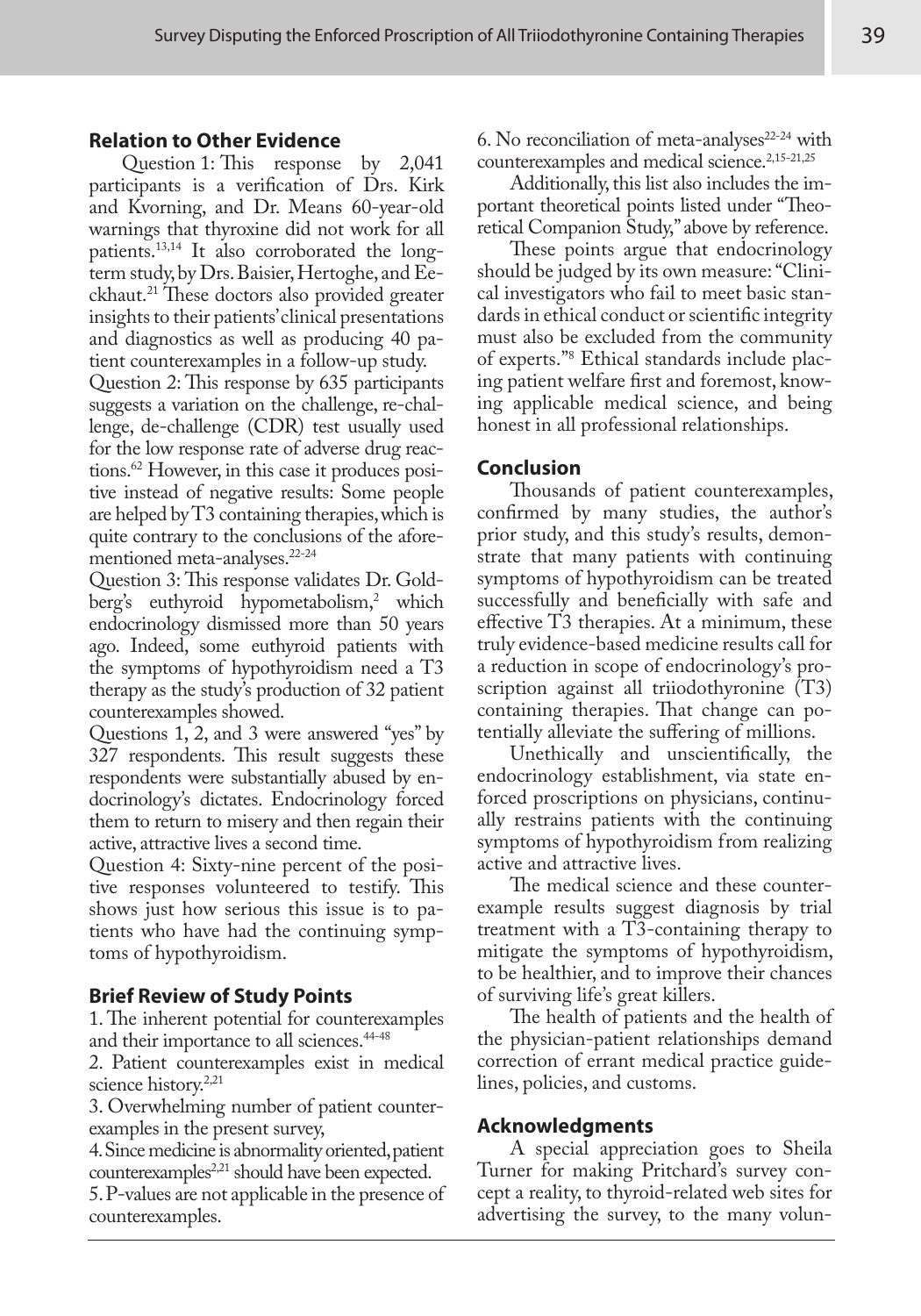teers who took the survey, to Mariam Wilson for reducing and tabulating survey data, and to Linda Pritchard and Brian Pritchard for numerous edits.

#### **Competing Interests**

The author declares that he has no competing interests.

#### **References**

- 1. Saravanan P, Chau F, Roberts N, Vedhara K, et al: Psychological well-being in patients on "adequate" doses of l-thyroxine results of a large, controlled community-based questionnaire study. *Clin Endocrin,* 2002; 57: 577-585.
- 2. Goldberg M: The case for euthyroid hypometabolism. *Am J Med Sci,* 1960; 118: 479-493.
- 3. Pritchard EK: Reducing the Scope of guidelines and policy statements in hypothyroidism. *J Orthomol Med,* 2013; 28(2): 75-86.
- 4. The Royal College of Physicians: The diagnosis and management of primary hypothyroidism. 2008. (Endorsed by the Royal College of General Practitioners made on behalf of numerous endocrinology associations.) Retrieved from: *[www.rcplondon.ac.uk/resources/clinical-resources/diagnosisand-management-primary-hypothyroidism].*
- 5. Wallace M: UK guidelines for the use of thyroid function tests. British Thyroid Association, British Thyroid Foundation, Assoc Clin Biochem, 2006.<br>Retrieved from: [http://www.british-thyroidfrom: [http://www.british-thyroid*association.org/info-for-patients/Docs/TFT\_guideline\_final\_version\_July\_2006.pdf ].*
- 6. Hypothyroidism clinical features and treatment. British Thyroid Association. Retrieved from: *[http://www.british-thyroid-association.org/infofor-patients/Docs/bta\_patient\_hypothyroidism.pdf ].*
- 7. Vanderpump MPJ, Ahlquist JAO, Franklyn JA, et al: Consensus statement for good practice and audit measures in the management of hypothyroidism and hyperthyroidism. *BMJ,* 1996; 313(7056): 539-544.
- 8. Jonklaas J, Bianco AC, Bauer AJ, et al: Guidelines for the treatment of hypothyroidism. American Thyroid Association Task Force on Thyroid Hormone Replacement. Thyroid, 2014; 24: 1670- 1751. Retrieved from: *[http://online.liebertpub. com/doi/pdf/10.1089/thy.2014.0028].*
- 9. Garber JR, Cobin RH, Gharib H, et al: Clinical practice guidelines for hypothyroidism in adults. (Co-sponsored by the American Association of Clinical Endocrinologists and the American Thyroid Association, published jointly in Thyroid and Endocrine Practice). *Endocr Pract,* 2012; 11: 1-207.
- 10. Baskin HJ: Medical guidelines for clinical practice for the evaluation and treatment of hyperthyroidism and hypothyroidism. Am Assoc Clin Endocrinol, 2002; 2006 Amended Version. Retrieved

from: *[www.aace.com/files/hypo\_hyper.pdf ].*

- 11. Singer PA, Cooper DS, Levy EG, et al: Treatment guidelines for patients with hyperthyroidism and hypothyroidism. (Standards of Care Committee, American Thyroid Association.) *JAMA,* 1995; 273: 808-812.
- 12. Kaplan MM: Clinical perspectives in the diagnosis of thyroid disease. *Clin Chem,* 1999; 45: 1377-1383.
- 13. Kirk E, Kvorning SA: Hypometabolism: a clinical study of 308 consecutive cases. *Acta Med Scandinav, Suppl. 184*, Heinemann Medical Books Ltd. 1946; 184: 3-83.
- 14. Means JH: *Lectures on Thyroid.* Cambridge. Harvard University Press. 1954; 48-49.
- 15. Braverman LE, Ingbar SH, Keinwem S: Conversion of thyroxine (T4) to triiodothyronine (T3) in athyreotic human subjects. *J Clin Invest,* 1970; 49: 855–864.
- 16. Refetoff S, Dewind LT, DeGroot LJ: Familial Syndrome combining deaf-mutism, stippled epiphyses, goiter and abnormally high PBI: possible target organ refactoriness to thyroid hormone. *J Clin Endocrinol Metab,* 1967; 27: 279.
- 17. Wrutniak-Cabello C, Casas F, Cabello G: Thyroid hormone action in mitochondria. *J Molec Endocrinol,* 2001; 26: 67-77.
- 18. Salway JG, Granner DK: *Metabolism at a Glance. 3rd ed.* Malden, MA. Blackwell Publishing. 2004.
- 19. Parker PM: *Mitochondrion. Webster's Timeline History 1955-2007.* Las Vega, NV. ICON Group International. 2009.
- 20. Parker PM: *Triiodothyronine. Webster's Timeline History 1953-2007.* Las Vegas, NV. ICON Group International. 2009.
- 21. Baisier WV, Hertoghe J, Eekhaut W: Thyroid insufficiency? Is thyroxine the only valuable drug? *J Nutr Environ Med,* 2001; 11: 159-166.
- 22. Grozinsky-Glasberg S, Fraser A, Nahshoni E, et al: Thyroxine-triiodothyronine combination therapy versus thyroxine monotherapy for clinical hypothyroidism: meta-analysis of randomized controlled trials. *J Clin Endocrin Metab,* 2006; 91: 2592-2599.
- 23. Joffe RT, Brimacombe M, Levitt AJ, et al: Treatment of clinical hypothyroidism with thyroxine and triiodothyronine: a literature review and meta-analysis. *Psychosomatics,* 2007; 48: 379-384.
- 24. Escobar-Morreale H, Botella-Carretero JI, Escobar del Rey F, et al: Review: treatment of hypothyroidism with combinations of levothyroxine plus liothyronine. *J Clin Endocrinol Met,* 2005; 90: 4946-4954.
- 25. Lecklider T: Applying Bayes' Theorim to clinical trials. Evaluation Engineering. Retrieved from: *[http://evaluationengineering.com/2015/02/24/ applying-bayes-theorem-to-clinical-trials/].*
- 26. Gross J, Pitt-Rivers R: 3:5:3'-triiodothyronine physiological activity. *Biochem J,* 1953; 53: 652-657.
- 27. Sackett, DL, Straus, SE, Richardson, WS, et al: *Evidence-Based Medicine: How to Practice and Teach EBM*. 2nd ed. Edinburgh, UK. Churchill